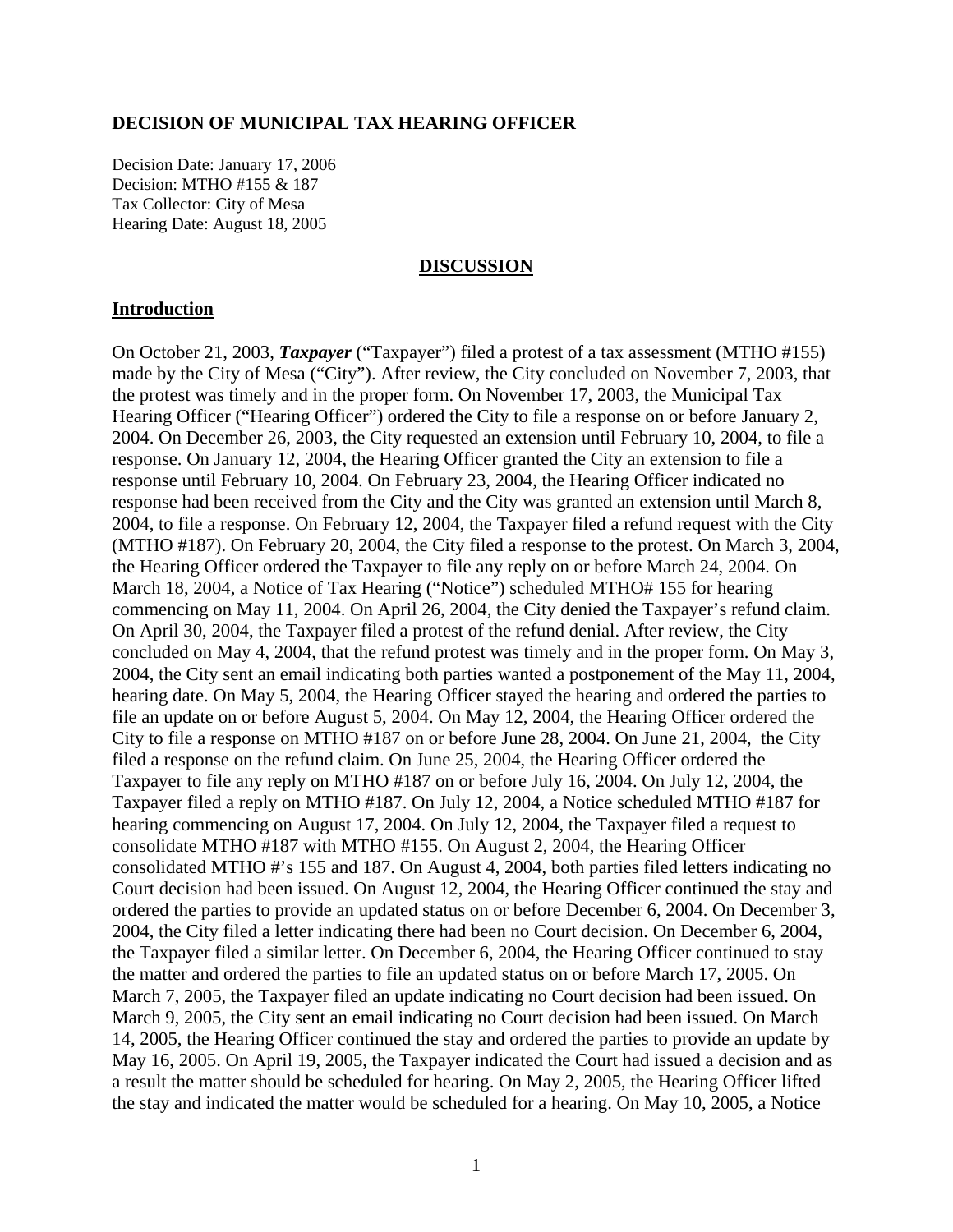scheduled the matter for hearing commencing on July 14, 2005. Subsequently, the hearing was rescheduled to commence on August 18, 2005. Both parties appeared and presented evidence at the August 18, 2005, hearing. On August 18, 2005, the Hearing Officer indicated the City would file any post hearing brief on or before September 15, 2005, and the Taxpayer would file any post hearing reply brief on or before October 13, 2005. Subsequently, the parties agreed to extend the City's deadline. The City filed a post hearing brief on September 23, 2005. On September 28, 2005, the Taxpayer requested an extension to file its reply brief. On October 3, 2005, the Hearing Officer granted the Taxpayer an extension until October 31, 2005 to file its reply brief. The Taxpayer filed a reply brief on October 31, 2005. On December 2, 2005, the Hearing Officer indicated the record was closed and a written decision would be issued on or before January 17, 2006.

## **City Position**

According to the City, the Taxpayer is an Arizona corporation based in the City that is engaged in the advertising business of direct mail solicitation. The City indicated the Taxpayer has sales representatives who solicit local, state, and national advertising business. The City asserted that the Taxpayer prepares and develops coupons containing the local information for businesses that retain the Taxpayer's services. The City indicated the coupons used in the Taxpayer's direct mail solicitation business are printed in the State of Florida and mailed to Arizona addresses at the direction of the Taxpayer. During the audit period of June 1996 through July 2002, the City assessed the Taxpayer for use tax in the amount of \$51,746.38 pursuant to City Code Section 5- 10-610 ("Section 610").

The City acknowledged that the parties had agreed to stay the proceedings in this case pending the outcome of the Qwest Dex, Inc. v. ADOR, 210 Ariz. 223, 109 P.3d. 118 (Ct App. 2005). On April 5, 2005, the Arizona Court of Appeals ("Court") issued an opinion that favored the Taxpayer in this case. In the Qwest Dex decision, the Court held that the Arizona Use Tax could not be assessed against Qwest Dex under the job printing classification. The City argued the facts in this case were different than the Qwest Dex case. The City asserted that Qwest Dex contracted with an out of state printing company to print the White Pages and Yellow Pages telephone directories. The City also noted that Qwest Dex separately contracted with an out of state mill for the paper to be used for the directories. In this case, pursuant to the terms of its Franchise Agreement ("Agreement") with *Franchisor* ("Franchisor"), the Taxpayer was not required to separately contract for the paper as this was left to the Franchisor. The City also noted that the Franchisor had final approval over the form and content of each item to be included in the envelopes for the Taxpayer. Based on the above, the City concluded that the Taxpayer was purchasing the creation, printing and distribution of direct mail inserts from the Franchisor. As a result, the city argued the Taxpayer was purchasing a completed product from the Franchisor. According to the City, the Court in Qwest Dex relied on the fact that service, rather than tangible personal property was being purchased by Qwest Dex. The City noted that City Code Section 5- 10-600 ("Section 600") provides as follows:

For the purposes of this Article only, the following definitions shall apply, in addition to the definitions provided in Article I: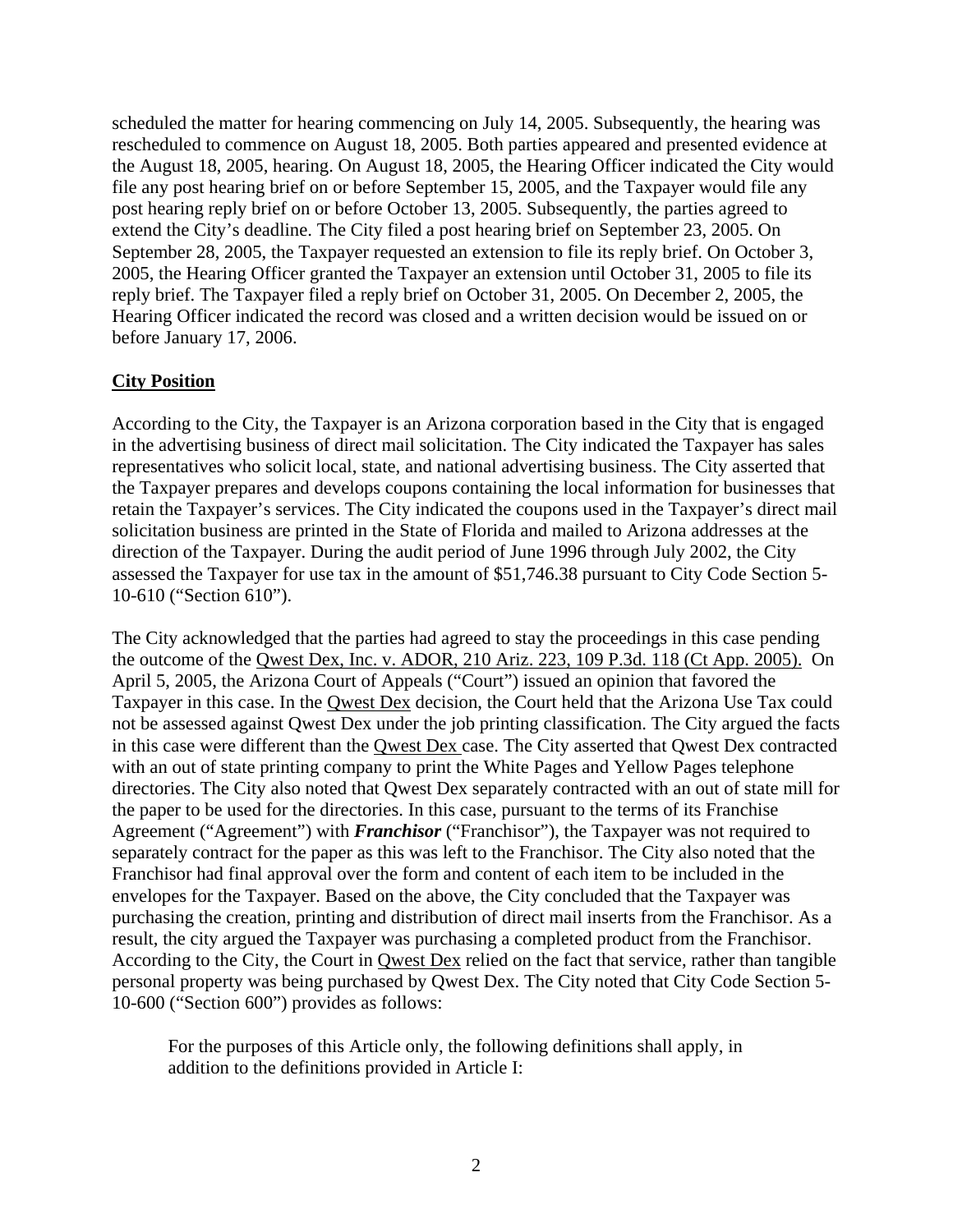"Acquire (for Storage or Use)" means purchase, rent, lease, or license for storage or use.

"Retailer" also means any person selling, renting, licensing for sue, or leasing tangible personal property under circumstances which would render such transaction subject to the taxes imposed in Article IV, if such transaction had occurred within this City.

"Use (of Tangible Personal Property)" means consumption or exercise of any other right or power over tangible personal property incident to the ownership thereof except the holding for the sale, rental, lease, or license for use of such property in the regular course of business.

Further, the City indicated that City Code Section 5-10-610 ("Section 610") sets forth the requirements for imposition of the use tax. Lastly, the City indicated that City Code Section 5- 10-620 (Section 620") sets forth those persons liable for the City use tax. "Any person who acquires tangible personal property from a retailer,..." . In this case, the City asserts the Taxpayer acquired tangible personal property (the advertising mailing inserts) from the Franchisor, which were then prepared and distributed by the Franchisor to locations within the City. The City argued the advertising mailing inserts were personal property. As a result, the City concluded that the Franchisor would qualify as a retailer under the City Code. The City asserted that it could not impose a transaction privilege tax against the Florida job printers pursuant to City Code Section 5-10-425 ("Section 425") (Job Printing) because the Franchisor would have little or no nexus with the City. As a result, the City had to look to the Taxpayer in order to have the required nexus with the City to impose a use tax. The City also argued that the City Code provides for an assessment of use tax under the job printing classification. The City asserted that the City Code allows for a use tax if the retailer's activities would have been rendered directly taxable under Article IV, if the activities had occurred within the City. The City indicated that job printing within the City is taxable pursuant to Section 425. The City argued that the Florida printer falls within the use tax definition of "retailer". As a result, the City concluded the Taxpayer purchased tangible personal property from a retailer and thus liable for a use tax. Based on all the above, the City requested the assessment be upheld.

# **Taxpayer Position**

The Taxpayer indicated they were engaged in the advertising business of direct mail solicitation. The Taxpayer asserted they were a franchisee in the advertising business who develops coupons for customers that are used for advertising the customers' businesses. According to the Taxpayer, the coupons were developed in response to the purchase of Taxpayer's advertising. The Taxpayer indicated that the Franchisor was the job printer. The Taxpayer asserted that they directed the Franchisor on the type of paper that was needed for the mailings. The Franchisor would then purchase the type of paper needed. According to the Taxpayer, the Franchisor would create, print, compile, and stuff the coupons into envelopes and mailed them to the Taxpayer's customers. The Taxpayer indicated that the paper costs represented nine percent of the total invoice from the Franchisor.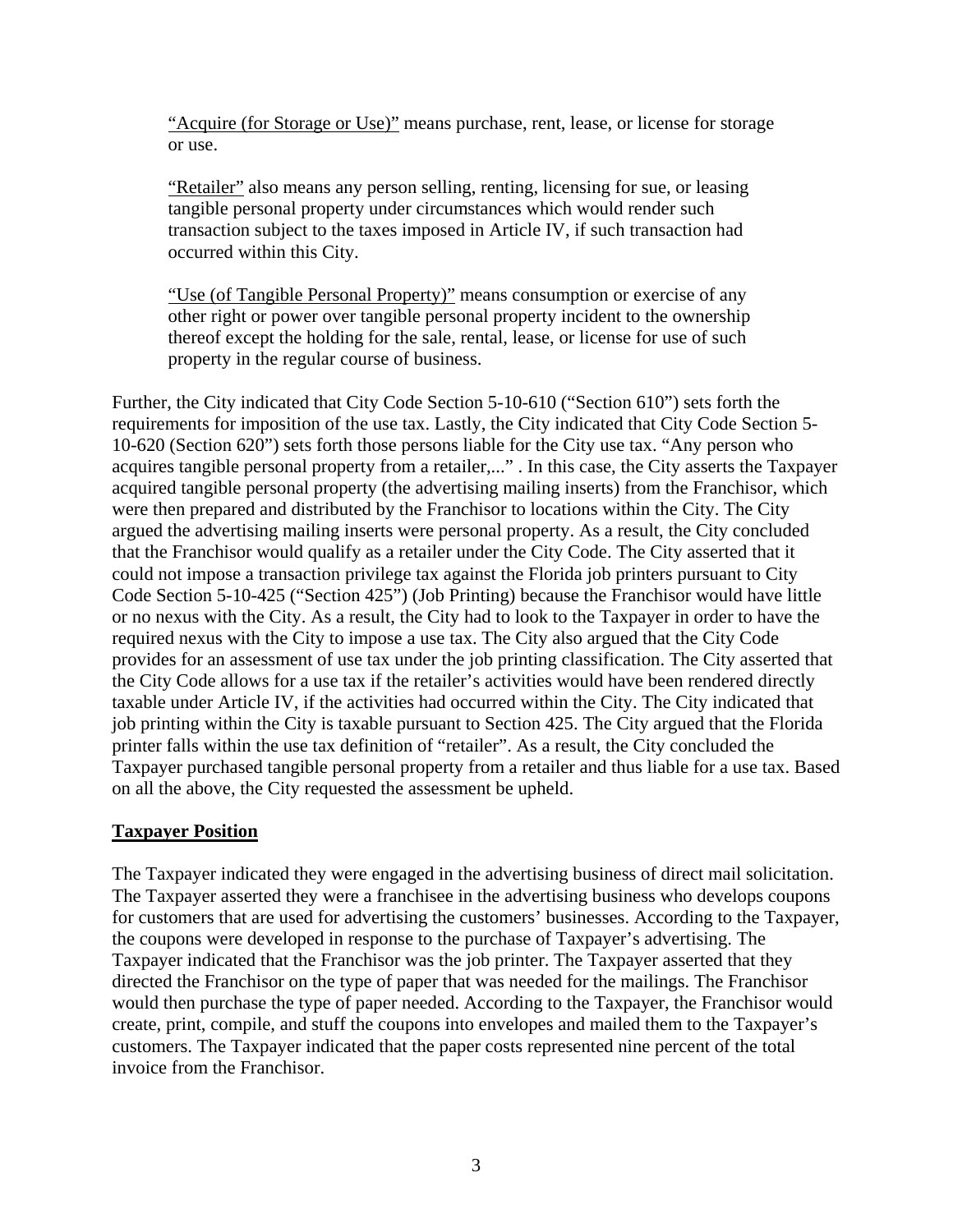The Taxpayer asserted that the City agreed to stay this matter pending the outcome of Qwest Dex knowing all the facts and circumstances of that case. The City knew the relationship between the Taxpayer and the Franchisor and that the paper was not purchased directly by the Taxpayer. The Taxpayer asserted that the City's argument that the facts are dissimilar is a disingenuous argument. The Taxpayer argued that the Qwest Dex case stated that whether or not the printing service is performed on the Taxpayer's paper or paper authorized by the Taxpayer that was purchased by the Franchisor is inconsequential. According to the Taxpayer, printing represented the preponderance, ninety one per cent, of the costs of the advertising coupons. The Taxpayer asserted that pursuant to AACR15-5-104(C) (1) ("Regulation 104"), sales of tangible personal property shall be considered an inconsequential element of service if the "purchase price of the tangible personal property to the person rendering the services represents less than 15 percent of the charge, billing, or statement rendered to the purchaser in connection with the transaction." The Taxpayer argued that the Court in Qwest Dex stated that Section 42-5155(A) ("Section 5155") provides that use tax applies to tangible personal property only – not to the total sales price. According to the Taxpayer, the Court in Qwest Dex rejected the Arizona Department of Revenue's ("DOR") argument to broaden the definition of "retailer" for the imposition of the use tax beyond the definition of "retailer" for transaction privilege tax purposes.

The Taxpayer indicated that in Service Merch. Co. v. ADOR 188 Ariz. at 414, 937 P.2d at 336, the Court stated there was no indication that paper was purchased separately from the finished product. The Taxpayer argued however that Service Merchandise was purchasing catalogs the company received and were used by the company to solicit business for the company through mailing the catalogs to their prospective customers. The Taxpayer asserted that they sell advertising. According to the Taxpayer, the coupons are not purchased for use as advertising by the Taxpayer but instead the coupons are the advertising that was purchased by the Taxpayer's customers. The Taxpayer argued that there is no relationship between a retailer and a job printer simply because both would be taxable if located in the City. The Taxpayer asserted that the use tax statutes specifically state "retailer" because they meant to define and say "retailer".

The Taxpayer argued that the City is trying to tax job printing services in Florida under the guise that everything is taxable under retail and therefore subject to use tax. The Taxpayer indicated that the nature of the job printer in Florida did not change simply because of its physical location. The Taxpayer argued that by claiming the job printer in Florida is a "retailer", the City must also accept that "retailer services and service labor" are legitimately not taxable as recognized for any other "retailer". Based on all the above, the Taxpayer requested the entire assessment be disallowed.

## **ANALYSIS**

In this case, we find that the "dominant purpose" of the transactions between the Taxpayer and the Franchisor was the purchase of printing services from the Franchisor. It is clear from the record that if the Franchisor had been located in the City, the City would have assessed a tax on the Franchisor under the job printing category pursuant to Section 425. The City acknowledged that because the Franchisor was located in the State of Florida, the City did not have sufficient nexus to tax the Franchisor. As a result, the City has argued that the Franchisor is also a retailer that was selling tangible personal property to the Taxpayer. If we accept the City's argument, the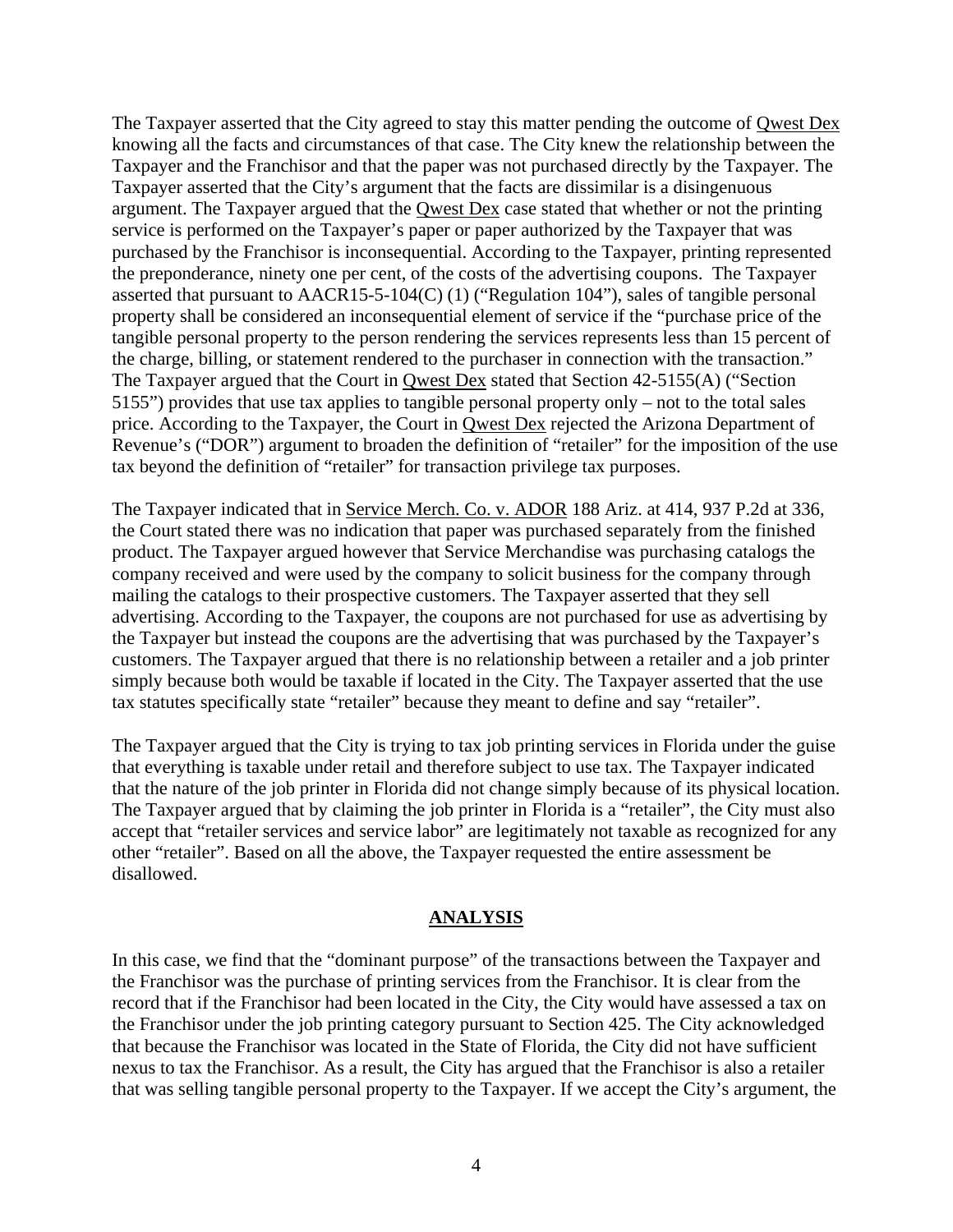tax category for job printing would seem to be redundant since the revenues would also be taxable as retail sales. As stated in Qwest Dex and numerous other cases, tax statutes are interpreted strictly against the taxing authority and any ambiguities are resolved in favor of the Taxpayer. Consequently, we must conclude that the printing revenues of the Franchisor are not subject to the City's use tax.

As pointed out by the City, the facts in Qwest Dex were different as to the purchase of paper to be used for the job printing. In Qwest Dex, the paper was purchased by the taxpayer and provided to the job printer for use in preparing the telephone directories. In this case, the Taxpayer purchased the paper from the Franchisor that was used to prepare the advertising mailings. While we have concluded the job printing revenues were not subject to use tax, we also find there was a sale of tangible personal property (the paper). If the paper was purchased by the Taxpayer from an independent entity from the Franchisor, we would have found that to be a purchase of tangible personal property subject to the use tax pursuant to Section 610. The fact that it was purchased from a job printer does not change the fact that it was a sale of tangible personal property. As noted in Qwest Dex, the use tax applies to tangible personal property only and not to the total sales price. Based on the evidenced presented, we find that the taxable costs of the paper would be nine percent of the total invoice between the Taxpayer and the Franchisor.

We note that because this matter was stayed for a period of time, the City's assessment was much higher than the original assessment. We also note that at the hearing, the Taxpayer withdrew its protest of the denial of its refund claim. The Taxpayer indicated the refund claim would be refiled sometime after October 1, 2005. As a result, no decision will be issued at this time regarding the refund claim.

## **FINDINGS OF FACT**

- 1. On October 21, 2003, the Taxpayer filed a protest of a tax assessment made by the City (MTHO #155).
- 2. After review, the City concluded on November 7, 2003 that the protest was timely and in proper form.
- 3. On November 17, 2003, the Hearing Officer ordered the City to file a response on or before January 2, 2004.
- 4. On December 26, 2003, the City requested an extension until February 10, 2004.
- 5. On January 12, 2004, the Hearing Officer granted the City an extension to file a response until February 10, 2004.
- 6. On February 23, 2004, the Hearing Officer indicated no response had been received from the City and the City was granted an extension until March 8, 2004, to file a response.
- 7. On February 20, 2004, the City filed a response.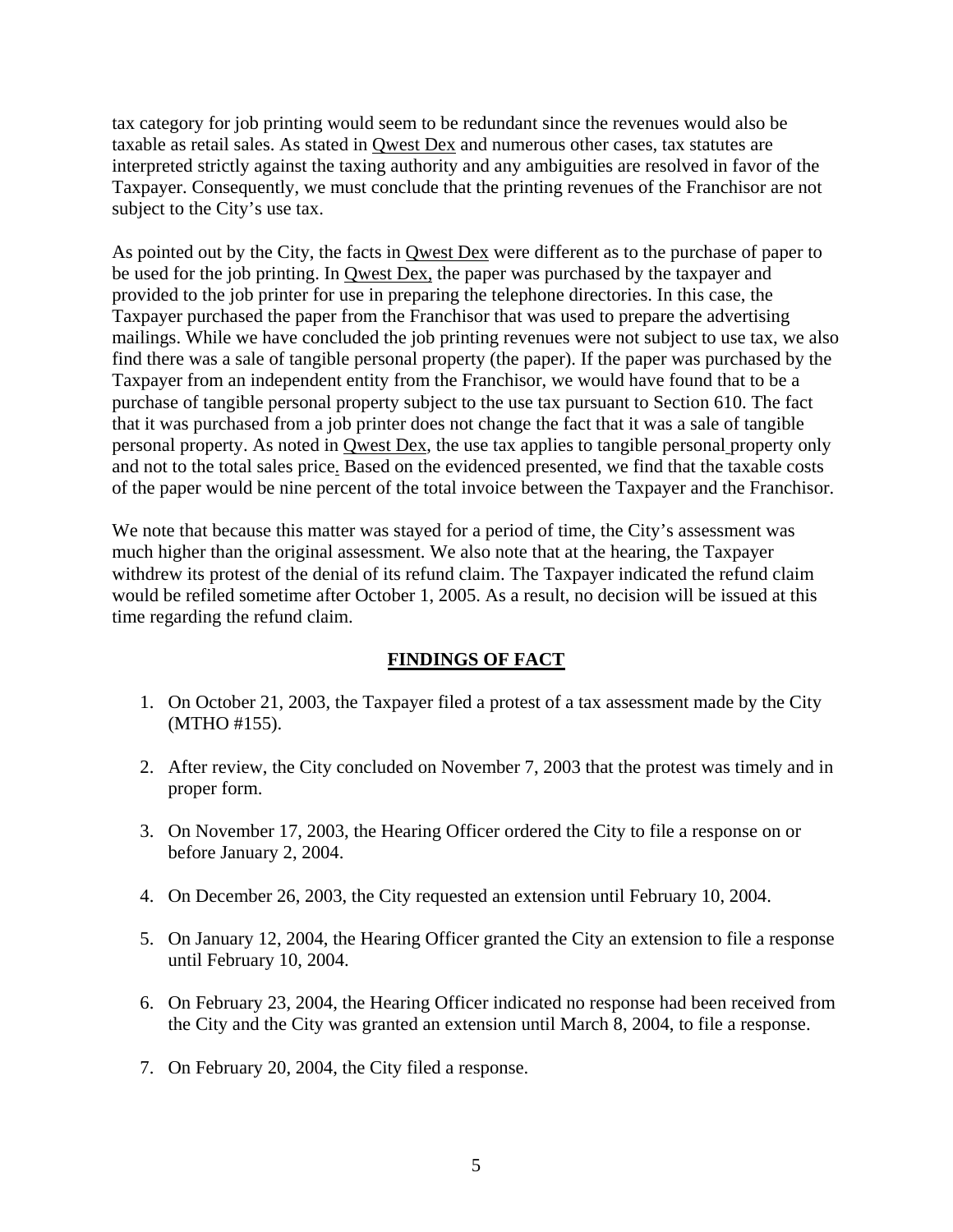- 8. On February 12, 2004, the Taxpayer filed a refund request with the City (MTHO #187).
- 9. On March 18, 2004, a Notice scheduled MTHO #155 for hearing commencing on May 11, 2004.
- 10. On April 26, 2004, the City denied the Taxpayer's refund claim.
- 11. On April 30, 2004, the Taxpayer filed a protest of the refund denial.
- 12. After review, the City concluded on May 4, 2004, that the refund protest was timely and in the proper form.
- 13. On May 3, 2004, the City sent an email indicating both parties wanted a postponement of the May 11, 2004 hearing date.
- 14. On May 5, 2004, the Hearing Officer stayed the hearing and ordered the parties to file an update on or before August 5, 2004.
- 15. On May 12, 2004, the Hearing Officer ordered the City to file a response on MTHO #187 on or before June 28, 2004.
- 16. On June 21, 2004, the City filed a response on the refund claim.
- 17. On June 25, 2004, the Hearing Officer ordered the Taxpayer to file any reply on MTHO #187 on or before July 16, 2004.
- 18. On July 12, 2004, the Taxpayer filed a reply on MTHO #187.
- 19. On July 12, 2004, a Notice scheduled MTHO #187 for hearing commencing on August 17, 2004.
- 20. On July 12, 2004, the Taxpayer filed a request to consolidate MTHO #187 with MTHO #155.
- 21. On August 2, 2004, the Hearing Officer consolidated MTHO #'s 155 and 187.
- 22. On August 4, 2004, both parties filed letters indicating no Court decision had been issued.
- 23. On August 12, 2004, the Hearing Officer continued the stay and ordered the parties to provide an updated status on or before December 6, 2004.
- 24. On December 3, 2004, the City filed a letter indicating there had been no Court decision.
- 25. On December 6, 2004, the Taxpayer filed a similar letter.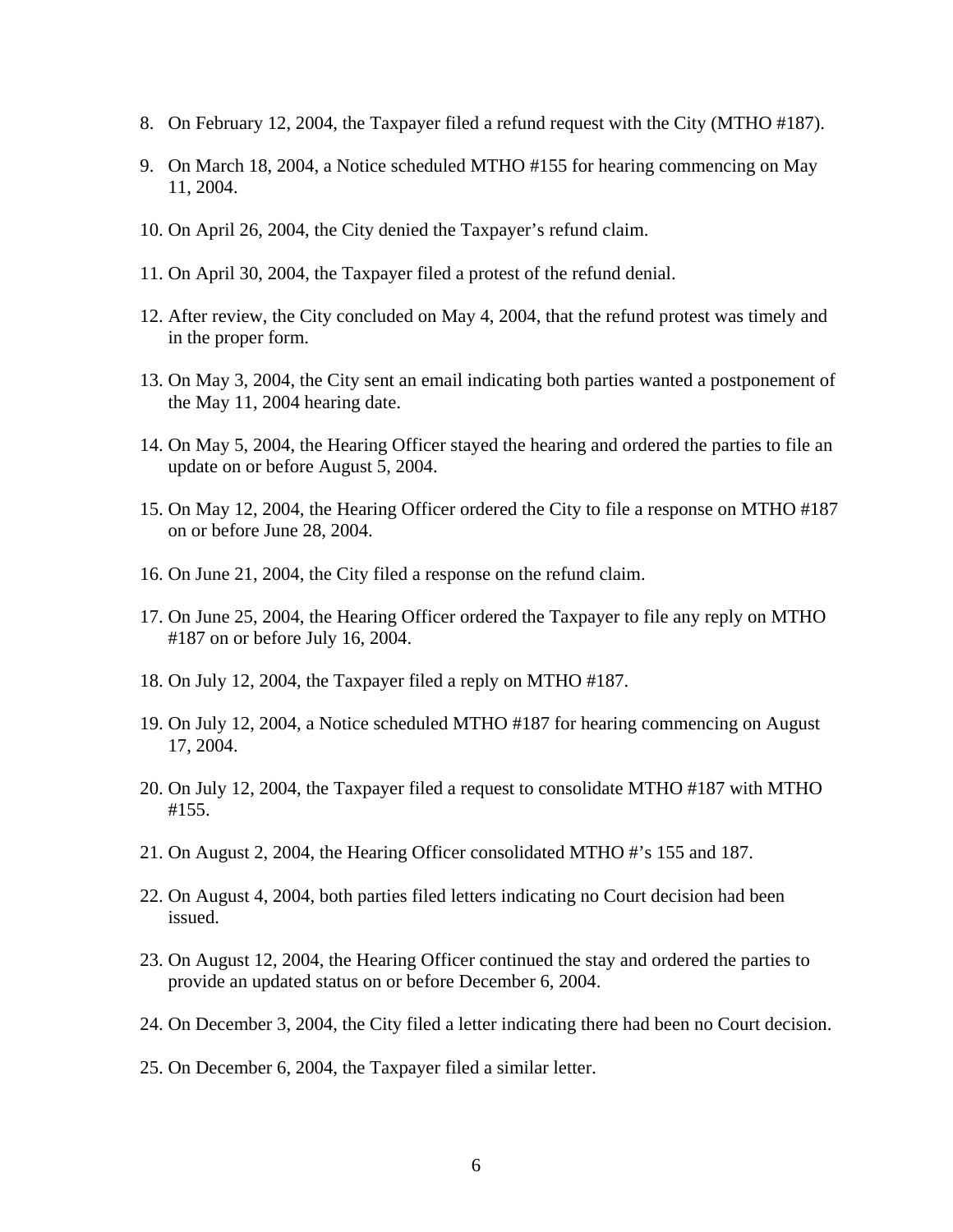- 26. On December 6, 2004, the Hearing Officer continued the stay and ordered the parties to file an updated status on or before March 17, 2005.
- 27. On March 7, 2005, the Taxpayer filed an update indicating no Court decision had been issued.
- 28. On March 9, 2005, the City sent an email indicating no Court decision had been issued..
- 29. On March 14, 2005, the Hearing Officer continued the stay and ordered the parties to provide an update on or before May 16, 2005.
- 30. On April 19, 2005, the Taxpayer indicated the Court had issued a decision and as a result the matter should be scheduled for a hearing.
- 31. On May 2, 2005, the Hearing Officer lifted the stay and indicated the matter would be set for a hearing.
- 32. On May 10, 2005, a Notice scheduled the matter for hearing commencing on July 14, 2005.
- 33. Subsequently, the hearing was rescheduled to commence on August 18, 2005.
- 34. Both parties appeared and presented evidence at the August 18, 2005, hearing.
- 35. On August 18, 2005, the Hearing Officer indicated the City would file any post hearing brief on or before September 15, 2005, and the Taxpayer would file any post hearing reply brief on or before October 13, 2005.
- 36. Subsequently, the parties agreed to extend the City's deadline.
- 37. The City filed a post hearing brief on September 23, 2005.
- 38. On September 28, 2005, the Taxpayer requested an extension to file its reply brief.
- 39. On October 3, 2005, the Hearing Officer granted the Taxpayer an extension until October 31, 2005, to file its reply brief.
- 40. The Taxpayer filed a reply brief on October 31, 2005.
- 41. On December 2, 2005, the Hearing Officer indicated the record was closed and a written decision would be issued on or before January 17, 2005.
- 42. The Taxpayer is an Arizona corporation, based in the City that is engaged in the advertising business of direct mail solicitation.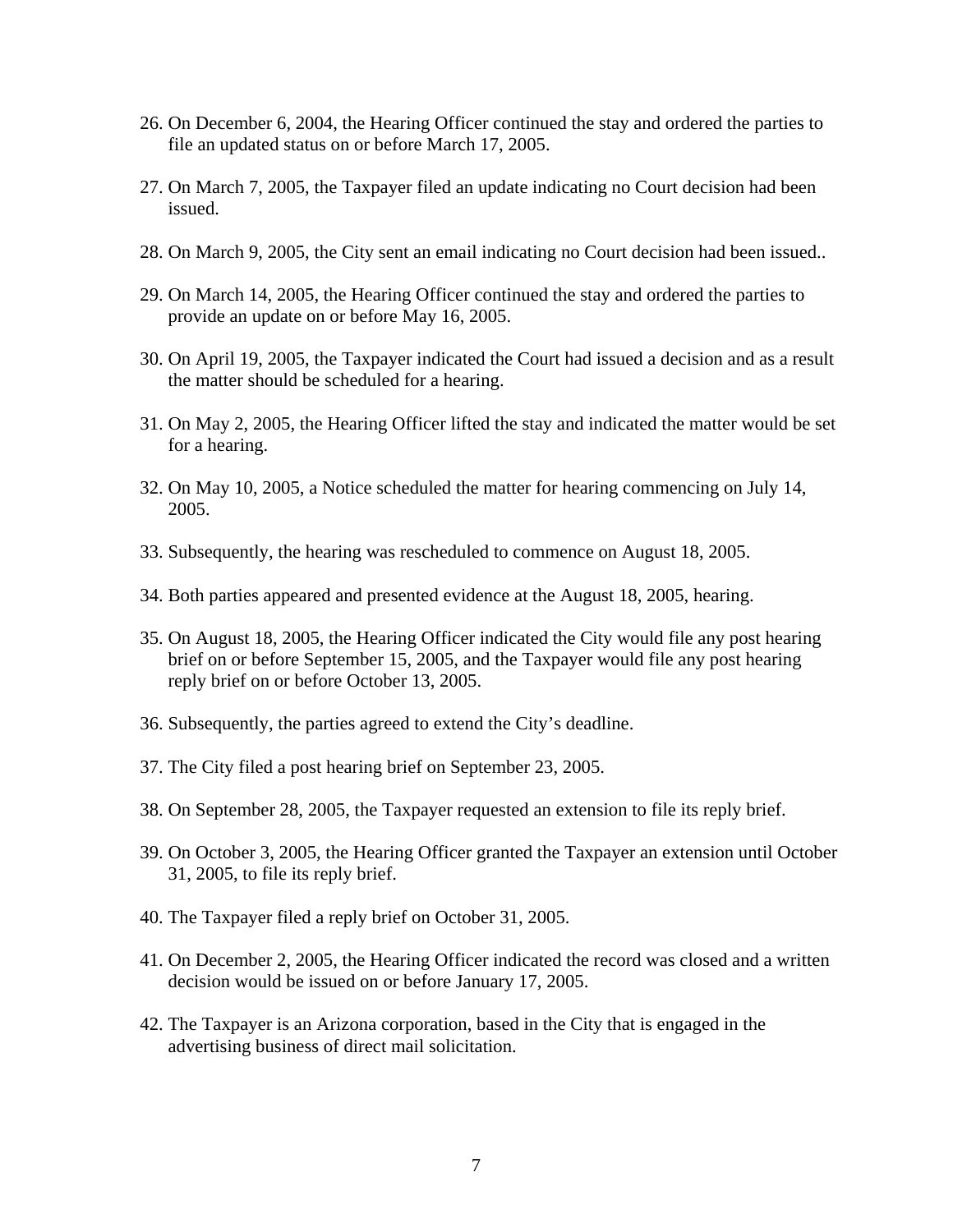- 43. The Taxpayer prepares and develops coupons containing the local information for business that retain the Taxpayer's services.
- 44. The coupons used in the Taxpayer's direct mail solicitation business are printed in the State of Florida and mailed to the Arizona addresses at the direction of the Taxpayer.
- 45. During the audit period of June 1996 through July 2002, the City assessed the Taxpayer for use tax in the amount of \$51,746.38 pursuant to Section 610.
- 46. The parties had agreed to stay the proceedings in this case pending the outcome of the Qwest Dex case.
- 47. The court in Qwest Dex held that the Arizona Use Tax could not be assessed against Qwest Dex under the job printing classification.
- 48. Qwest Dex contracted with an out of state printing company to print the White Pages and Yellow Pages telephone directories.
- 49. Qwest Dex separately contracted with an out of state mill for the paper to be used for the directories.
- 50. Pursuant to the terms of its Agreement with the Franchisor, the Taxpayer was not required to separately contract for the paper as this was left to the Franchisor.
- 51. The Franchisor had final approval over the form and content of each item to be included in the envelopes for the Taxpayer.
- 52. The Taxpayer directed the Franchisor on the type of paper that was needed for the mailings.
- 53. The Franchisor would create, print, compile, and stuff the coupons into envelopes and mail them to the Taxpayer's customers.
- 54. The paper costs represented nine percent of the total invoice from the Franchisor.

## **CONCLUSIONS OF LAW**

- 1. Pursuant to ARS Section 42-6056, the Municipal Tax Hearing Officer is to hear all reviews of petitions for hearing or redetermination under the Model City Tax Code.
- 2. Section 425 imposes a transaction privilege tax on job printing revenues from business activity in the City.
- 3. Sections 610 and 620 impose a use tax on any person who acquires tangible personal property from a retailer, whether or not such retailer is located in the City, when such person stores or uses said property within the City.